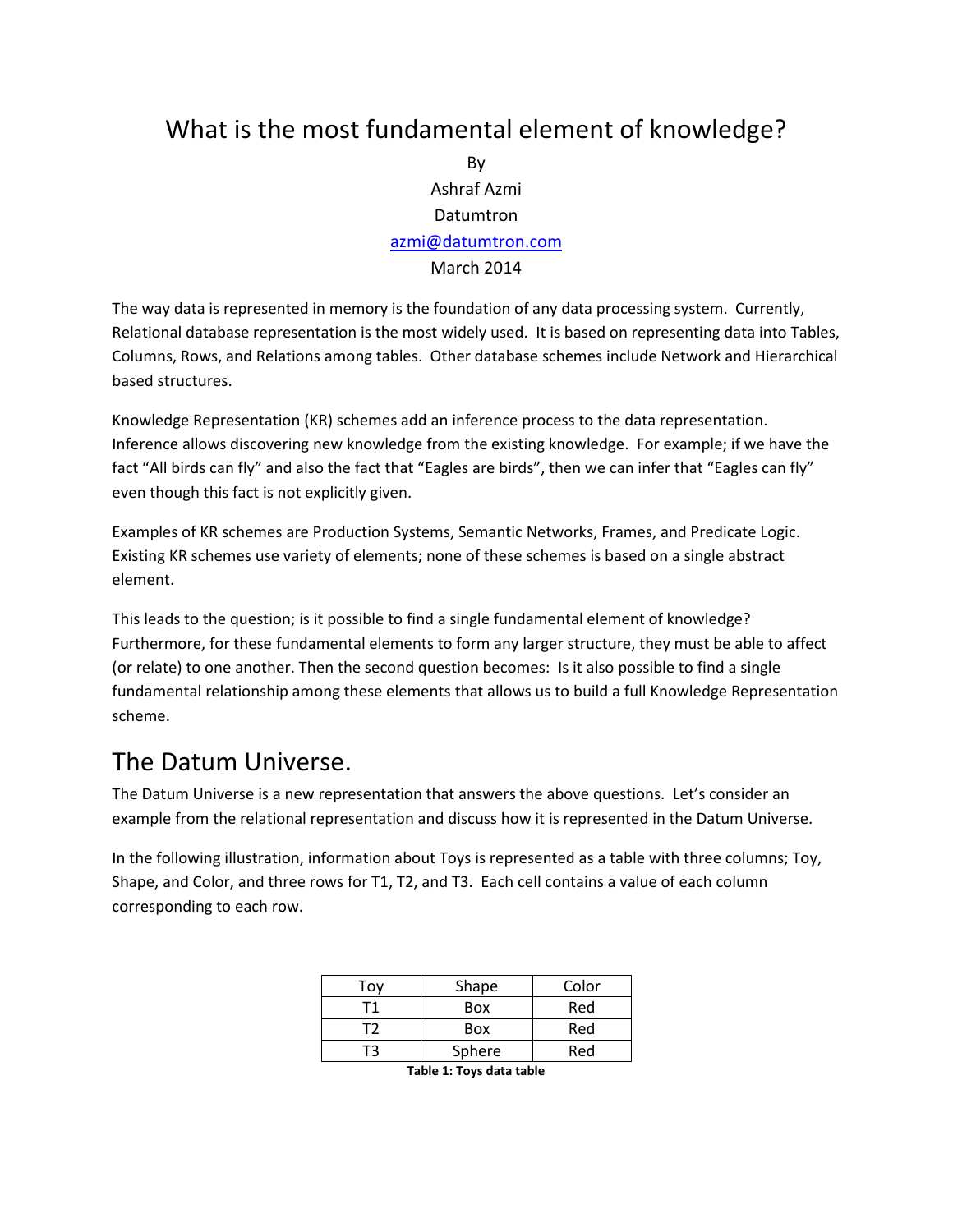In the new data representation, the Toy data is shown in the following figure.



**Figure 1: Toys Table converted to Datum Universe graph**

In this graph, we have one type of elements (represented by a dot) and one type of relations (represented by a line between two dots). Shape, Toy, Color, Sphere, Box, Red, T1, T2, and T3 are all equal elements – no classification into Column, Row, or Value. The closest Knowledge Representation Scheme to this is Semantic Networks. However, Semantic Networks rely on many types of relations like ISA, Contains, Brother Of, Color Of, etc. This is a more fundamental form of Semantic Networks because it allows only one type of links.

The name of these abstract elements of data is the singular form of Data; Datum. "Datum" is not widely used in computer science because a singular element of data was not well defined. As for the single abstract relation between Datums, the name is also well known in the language; "is". It just indicates that there is a directed link form one datum to another. A similar relation is known in AI and Object Oriented Representations which is the "ISA" relation. The "ISA" relation facilitates class hierarchies and property inheritance. The "is" relation is a more general form of the "ISA". In the above example, we can say "T1 is Red" and "T1 is Toy". However, for the traditional "ISA" relation, we can only say "T1 ISA Toy" but not "T1 ISA Red".

In this example, we say that "T1 is Red" and "Red is Color". Similarly, we can Say that "T1 is Toy" and "Toy is (some more abstract Datum)" and so on. The "is" relation is not reversible i.e. "T1 is Red" is not the same as "Red is T1".Therefore, the "is" links are directed in the up direction but we are omitting the arrows for simplicity.

By using datum elements and "is" links, we are able to represent the Toy relational table. Any additional columns and rows in the table are just additional datums. The manner in which they are connected is what gives each datum its meaning. There is no built-in understanding of Columns, rows, tables, or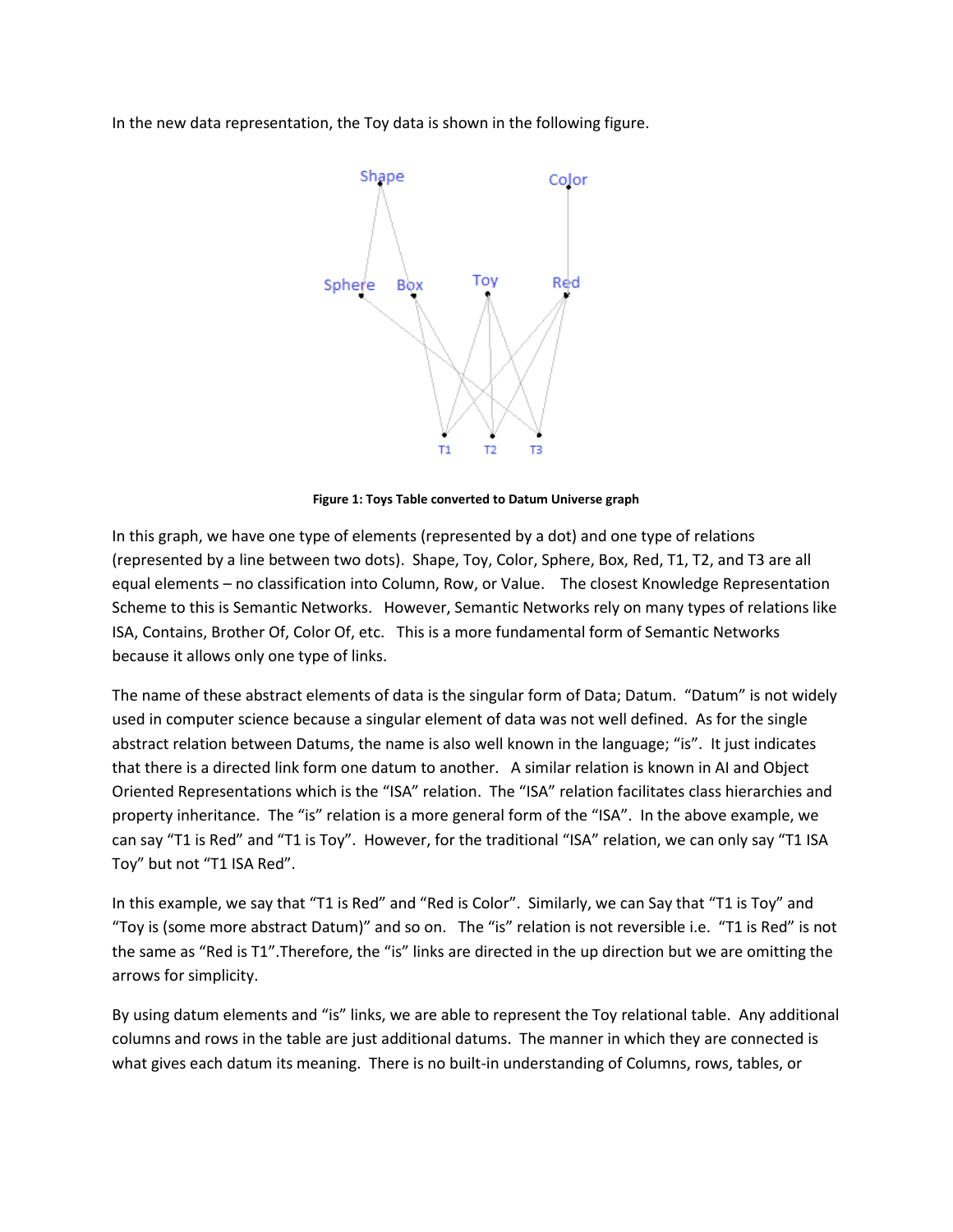primary keys. All are equal datum elements that inherit attributes and meaning just by their connections to other datums.

To show that we can represent everything that a relational database can, we must also show representing relations among tables. Consider adding the following Color table which is related to the Toy Table via the Color column.

| Color                     |     | G   | B   |  |
|---------------------------|-----|-----|-----|--|
| Red                       | 255 | ი   |     |  |
| Green                     |     | 255 | n   |  |
| Blue                      |     | 0   | 255 |  |
| Tahla 3. Calax data tahla |     |     |     |  |

**Table 2: Color data table**

This Color table gives us more information about the values of the Color Column. The Color column in this table is considered the primary key while the Color column in the Toy table is considered a foreign key. To represent this relation in the Datum Universe representation, we simply extend the graph as in the following figure (only showing Red):



**Figure 2: Color Data added to the Datum Universe graph**

The graph can be extended in the same manner to represent multiple relations. This means that using the single datum element and the single "is" relation, we are able to build up graphs that have the same representational power as relational database schemes.

The graph presented so far is a Directed Acyclic Graph (DAG) in graph theoretic terms. This means that the links don't form cycles – hence no circular definitions and all links have a direction, in our case, the direction is up. Mathematically, this is a Partially Ordered Set where the elements of the set are "datums" ordered by the binary relation "is".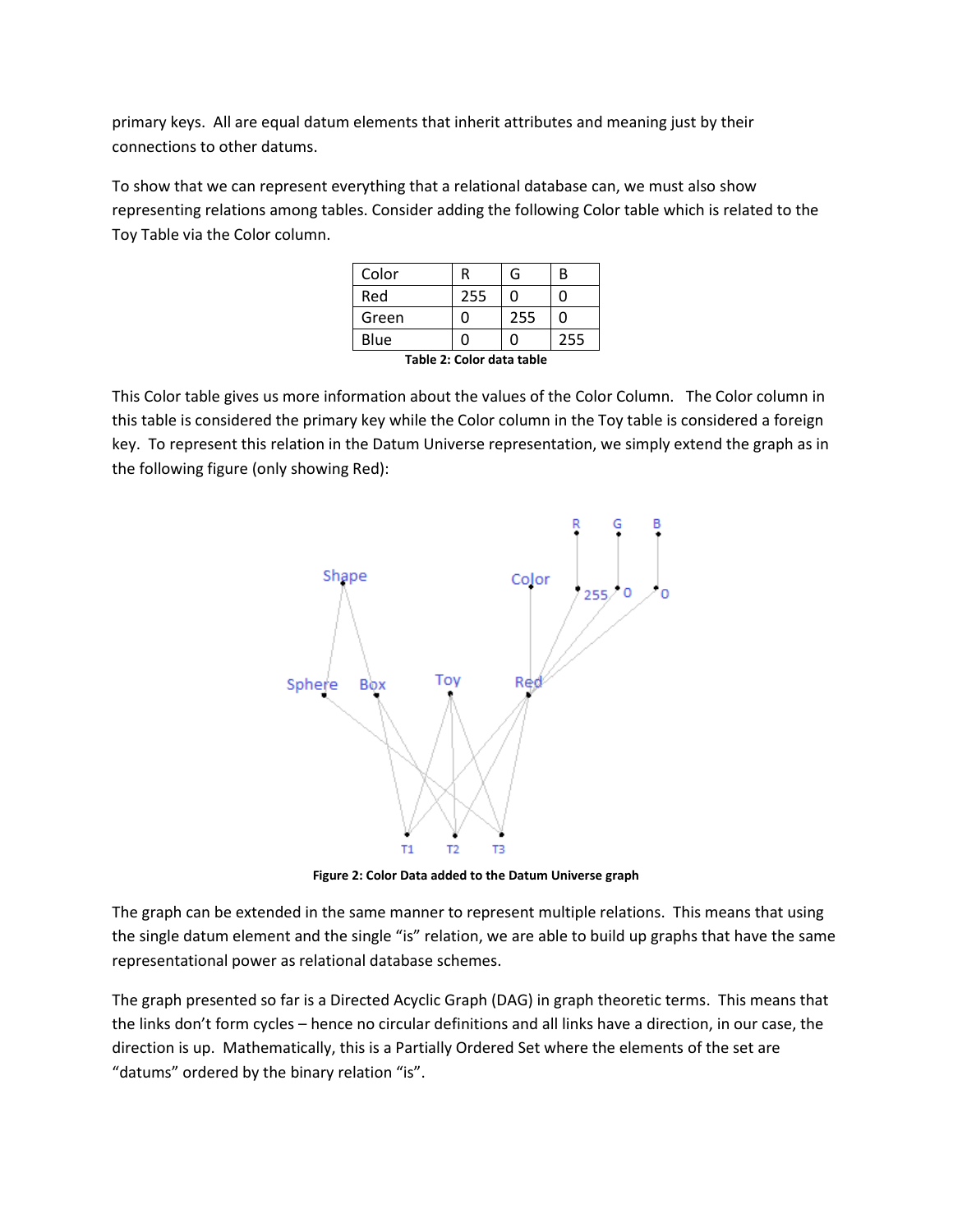### Inference.

You may have noticed (from the table or the graph) that all of our toys are red. This fact is not explicitly stated in the table or the graph representations. However, in Figure 1, we see links going from T1, T2, and T3 to both Toy and Red. The structure where links go from all the members of one set of nodes to all the members of another set of nodes is called a biclique graph. Whenever a biclique is created, we can simplify it by "inducing" a new node in the middle and re-wiring the links. This is shown in the following two figures



**Figure 3: Reducing a biclique of 2x2 links to a star graph of 2+2 links**



**Figure 4: Reducing a 3x3 biclique to 3+3 star.**

Even though, we added one more node to the graph, the graph size (in graph theory) is reduced. This is because graph size is measured by the number of links not the number of nodes. The graph size is proportional to the memory size required to store the graph. This means that the introduction of an intermediate node reduces the amount of memory needed to store the biclique graph information content. This is shown by the following formulas:

$$
|G| = n^*m \tag{1}
$$

- $|G_i| = n + m$  (2)
- $\Delta M = (n*m) (n+m)$  (3)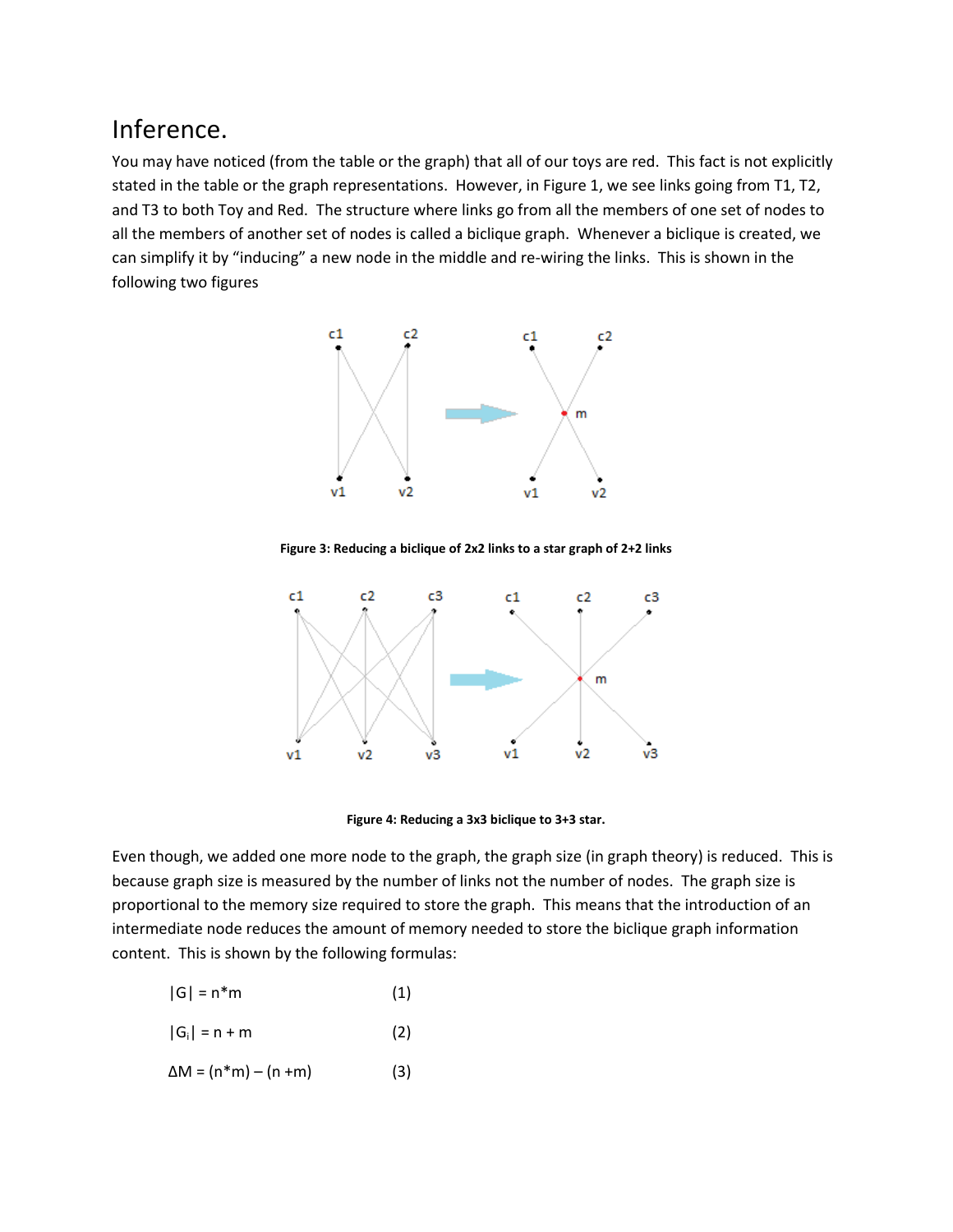Where n is the number of Datums in the upper set and m is the number of Datums in the lower set. [G] and |G<sub>i</sub> | are the sizes of the sub graphs before and after induction, and ∆M is the memory savings.

This has important consequences but it is out of the scope of this document. We call this process an "induction" process.

To return to our example, figures 5 and 6, show the effects of the induction process on our graph. The left graph in Figure 5 is the same as the graph of Figure 1 with the biclique links marked with red.



**Figure 5: Induction of RedToy datum (before and after)**

First, we simplified this biclique which has the upper set {Red, Toy} and the lower set {T1, T2, T3} by inducing a new datum in the middle and rewiring. We can call this datum "RedToy" where:

"RedToy is Toy", "RedToy is Red", "T1 is RedToy", "T2 is RedToy" and "T3 is RedToy"

Figure 5 still has one more biclique, which has the upper set {Box, RedToy} and the lower set {T1, T2}. This is shown in the left graph of Figure 6. Again, we induce a new datum in the middle and rewire as in the right side of Figure 6.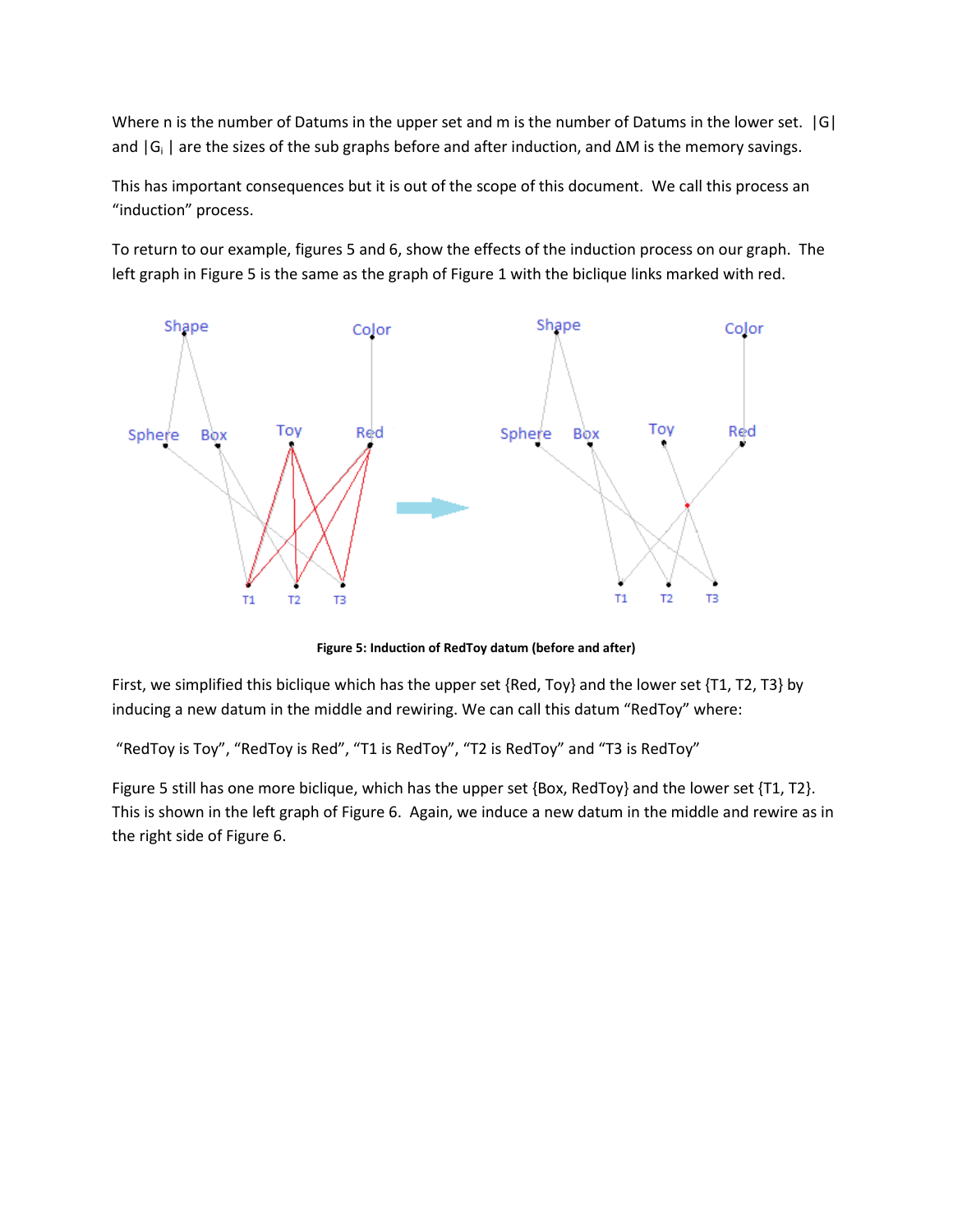

**Figure 6: Induction of RedBoxToy datum (before and after).**

We can call this datum "RedBoxToy" where:

"RedBoxToy is Box", "RedBoxToy is RedToy", "T1 is RedBoxToy" and "T2 is RedBoxToy".

The new datums explicitly identify two new "classes" of toys one that has a red color and one that has both red color and box shape. This is a classification process. It introduces order (consumes entropy) in the Datum Universe.

Notice that the names "RedToy" and "RedBoxToy" are just names that we give for the purpose of our discussion but they do not (and need not) exist in the actual database.

### Objects.

Datums have no content of their own; their existence is totally dependent on, and defined by, their relations to other Datums. Indeed all the induced Datums have nothing more than their connections.

However, our computers have built in native knowledge about zeroes and ones, strings, doubles, dates, times, images, files, and last but not least, executable code. These built in Datums are represented by their native representation and are attachable to other Datums. For example, the string "Red" , "Color", "Toy", "T1", etc., are attached to the Red datum, Color datum, Toy datum, T1 datum, respectively. The attachment is such that there is an "is" relation between Red and the string "Red". For a numerical datum like 123, the bit representation of 123 is attached, and similarly for other native representations including executable code. Each datum may have at most one attached object.

### Hierarchy.

Let's consider the relation "d1 is d2" d2 is called a Class of d1 and d1 is called a Value of d2. For example, in "Red is Color" Color is a Class of Red and Red is a Value of Color. We can also refer to the Class as a Parent and the Value as a Child when discussing the hierarchy. A datum inherits all the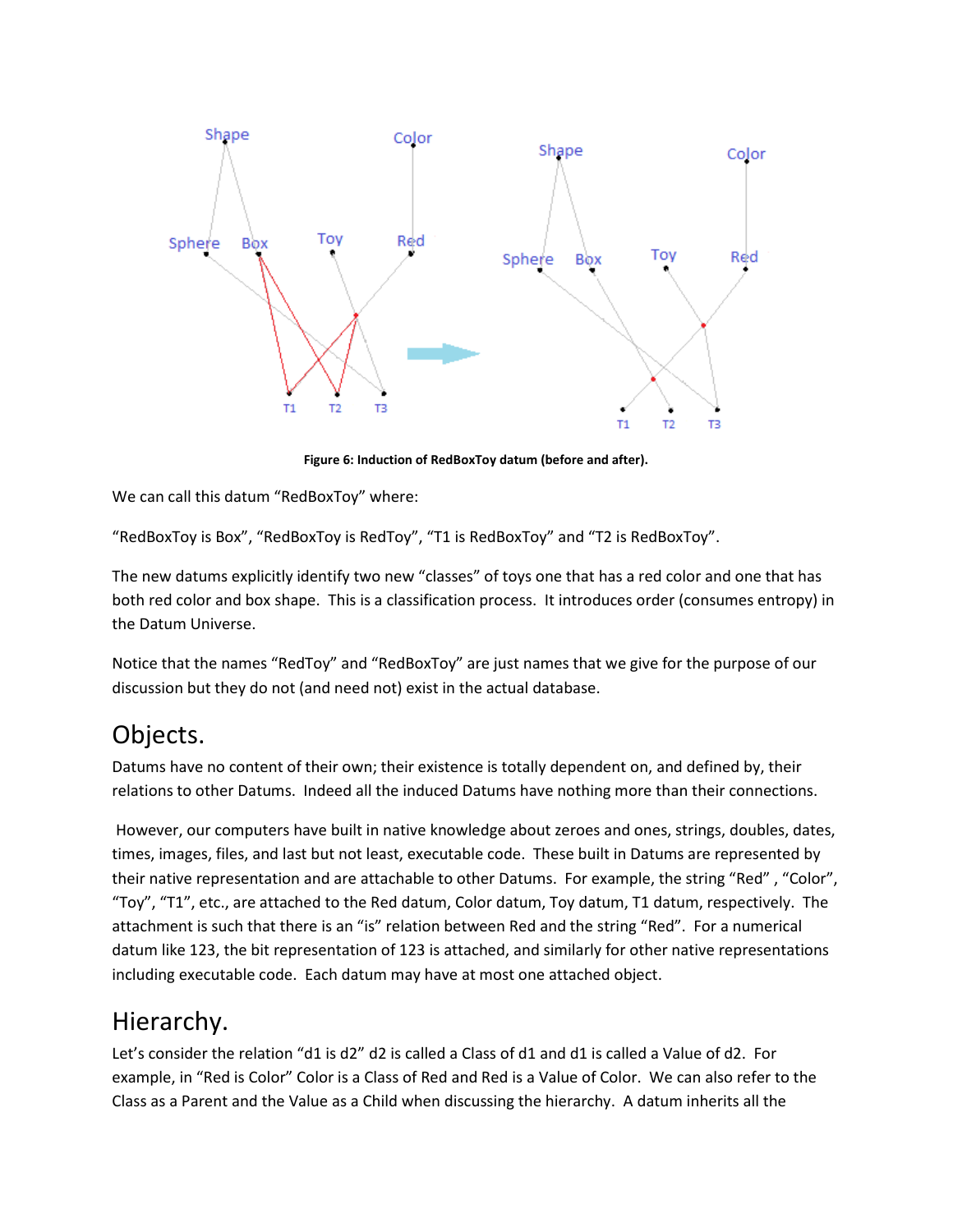relations of all its parents. Parents with attached objects form a barrier for the propagation of inheritance. For example, T1 inherits from RedToy. Since RedToy doesn't have any attached objects, then the inheritance continues to Red. Since Red has an attached object, the inheritance stops here and doesn't go on to Color and up. This way we can say that T1 is Red and not T1 is Color. That doesn't mean that we can't jump over one or more inheritance barriers if we need to.

Since each datum is completely defined by its relations, a datum must have at least two parents. The only datum that has no parents is the root datum which we can call "Datum". If a datum has only one parent, then it can't be differentiated from that parent. In this case, this datum is "fused" with its parent and all of its children are linked directly to that parent.

Notice that any attached object counts as one parent. So any datum that has an attached object like Red may have at least one parent.

# Transitive Reduction.

If we have the links "d1 is d2" and "d2 is d3", then we can't have the link "d1 is d3". This relation is implied by transition (inheritance) and would be redundant if it existed explicitly. If the graph has "d1 is d2" and "d1 is d3" and "d2 is d3" is being added, then "d1 is d3" must be removed. The Datum Universe is a Transitive Reduction Directed Acyclic graph in graph theoretical terms.

## Patterns and Prediction.

Now let's consider the induced Datum that we called RedToy. The number of leafs under RedToy is 3 leafs; T1, T2, and T3. The number of leafs under Toy is also 3. We can conclude that 3 out of 3 toys are RedToy and since "RedToy is Red", then we can conclude that 100% of Toys are Red. The number of leafs is called the "Support" of the datum. The ratio of a datum's support to one of its parent's support is called "Generalization Confidence" or just "Confidence" with respect to the specific parent.

The fact that all Toys are red is now encapsulated in the datum RedToy. If we need to predict a color for a toy, we can predict Red with confidence 100%. Of course this is not very reliable because the Support is so small. If we have seen a thousand toys and all are red, then our prediction of Red will be more reliable. Now if we see a new Toy T4 that is Blue, it will be added under Toy and Blue. This will modify our belief that 100% of Toys are Red to 75% (3/4) of Toys are Red.

If we need to predict the color of a new Toy T5, we can predict Red with 75% confidence. Our predictions will change all the time as new data is added and new classes are induced and existing classes change support levels. This is an advantage over existing data mining technology which operates on a snap shot of the database and must be rerun when data changes.

# Conclusion.

The Datum Universe is similar to database schemas in having a low level and efficient representation of data but has the advantage of incorporating a native inference process. This representation treats data and patterns in the same way – as Datums. Traditional ad-hoc data mining systems have to run on snap